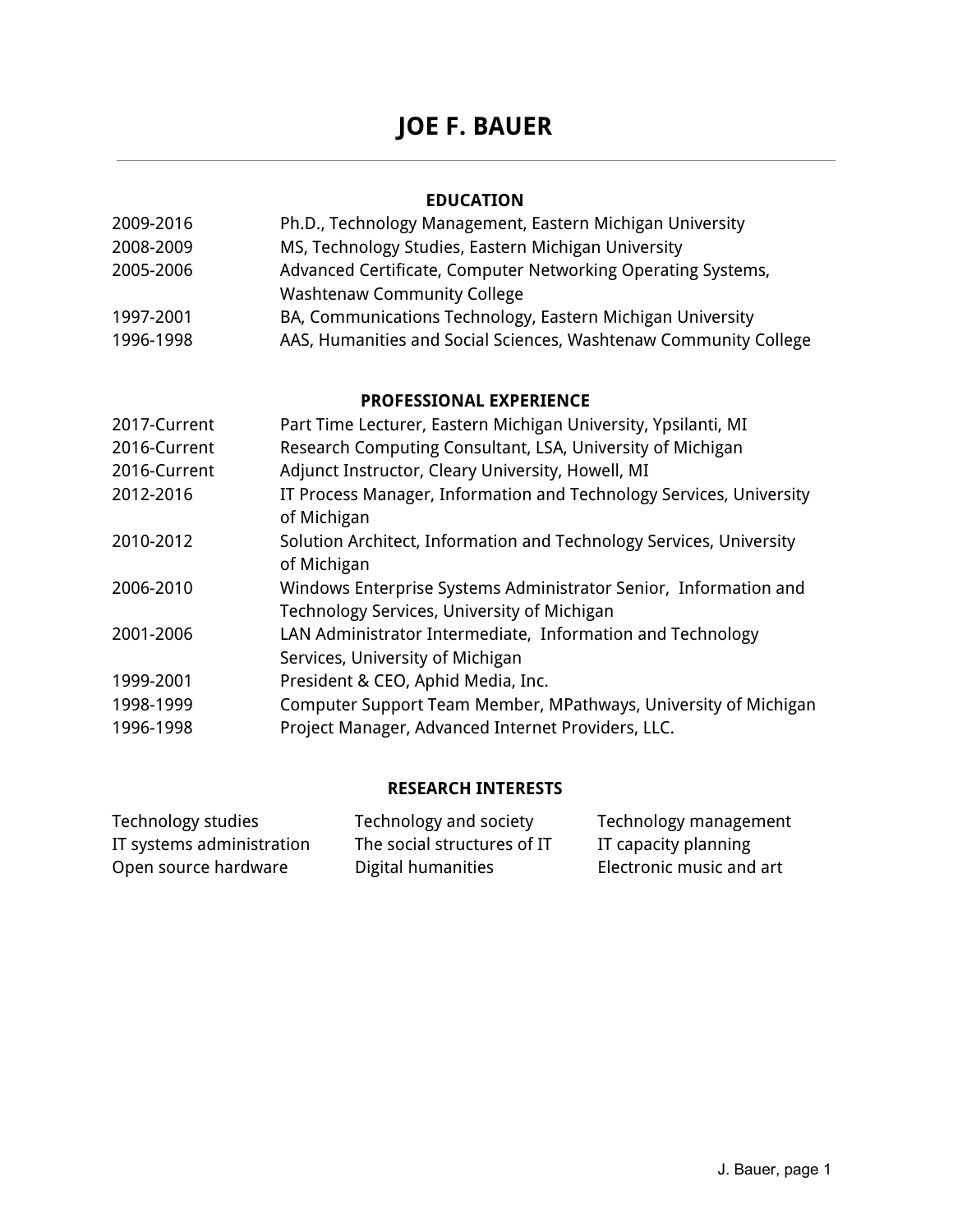#### **PUBLICATIONS**

#### **Peer Reviewed**

- 1. Bauer, J., & Bellamy, A. (2017). Latent Effects of Cloud Computing on IT Capacity Management Structures. International Journal of Computer and Communication Engineering, 6(2).
- 2. Bauer, J. (2013a). Can Cloud Storage Providers Mine Your Intellectual Property (and Get Away With It)? Journal of Computer Resource Management, (133).

#### **Other**

- 1. Bauer, J., & Apgar, R. (2014). The Role of Organizational Maturity in Process Adoption. MeasureIT, (14.5). Retrieved from http://www.cmg.org/publications/measureit/2014-2/measureit-issue-14-5/role-organiz ational-maturity-process-adoption/
- 2. Bauer, J. (2013b). Describing IT Capacity Management: A Call For Action. MeasureIT, (13.3). Retrieved from http://www.cmg.org/wp-content/uploads/2013/03/m\_96\_7.pdf
- 3. Bauer, J. (2010, January 7). Sow flower seeds now for plants acclimated to Ann Arbor's climate. AnnArbor.com Newspaper.

#### **PRESENTATIONS AND LECTURES**

- 1. Bauer, J. (2018, May). *Introduction To Atlas.ti Qualitative Analysis Software*. Presented at Enriching Scholarship: University of Michigan, Ann Arbor, MI.
- 2. Zaborowska, M., Bauer, J. (2017, November). [Archiving](https://drive.google.com/file/d/1zCosttVjQMKjD6IxmPYv80GbS4Fz1TlE/view) James Baldwin's House. Poster presented at the Marching Forward Symposium: University of Michigan, Ann Arbor, MI.
- 3. Bauer, J., Sears, E., DeMonner, S., Stuchell, L. (2017, November). In 200 years will U-M be able to write <sup>a</sup> history of this period in American education if digital data is not historically archived? Presented at the Michigan IT Symposium: University of Michigan, Ann Arbor, MI.
- 4. Bauer, J., Engling, J. (2017, May) Coffee Cup Sessions: Longitudinal Explorations of Socio-Technical and Space-Time Factors in Electro-Acoustic Conversations. Presented at SoundThought via video: Glasgow University, Glasgow, Scotland.
- 5. Bauer, J. (2016, May). Managing <sup>a</sup> CMDB More Effectively by Distributing Control, Presented at the Knowledge16 Conference: Las Vegas, NV.
- 6. Bauer, J., Apgar, R. (2015a, April). How Your Relationship With Technology Impacts Everything. Presented at the Educause Connect: San Antonio, San Antonio, TX.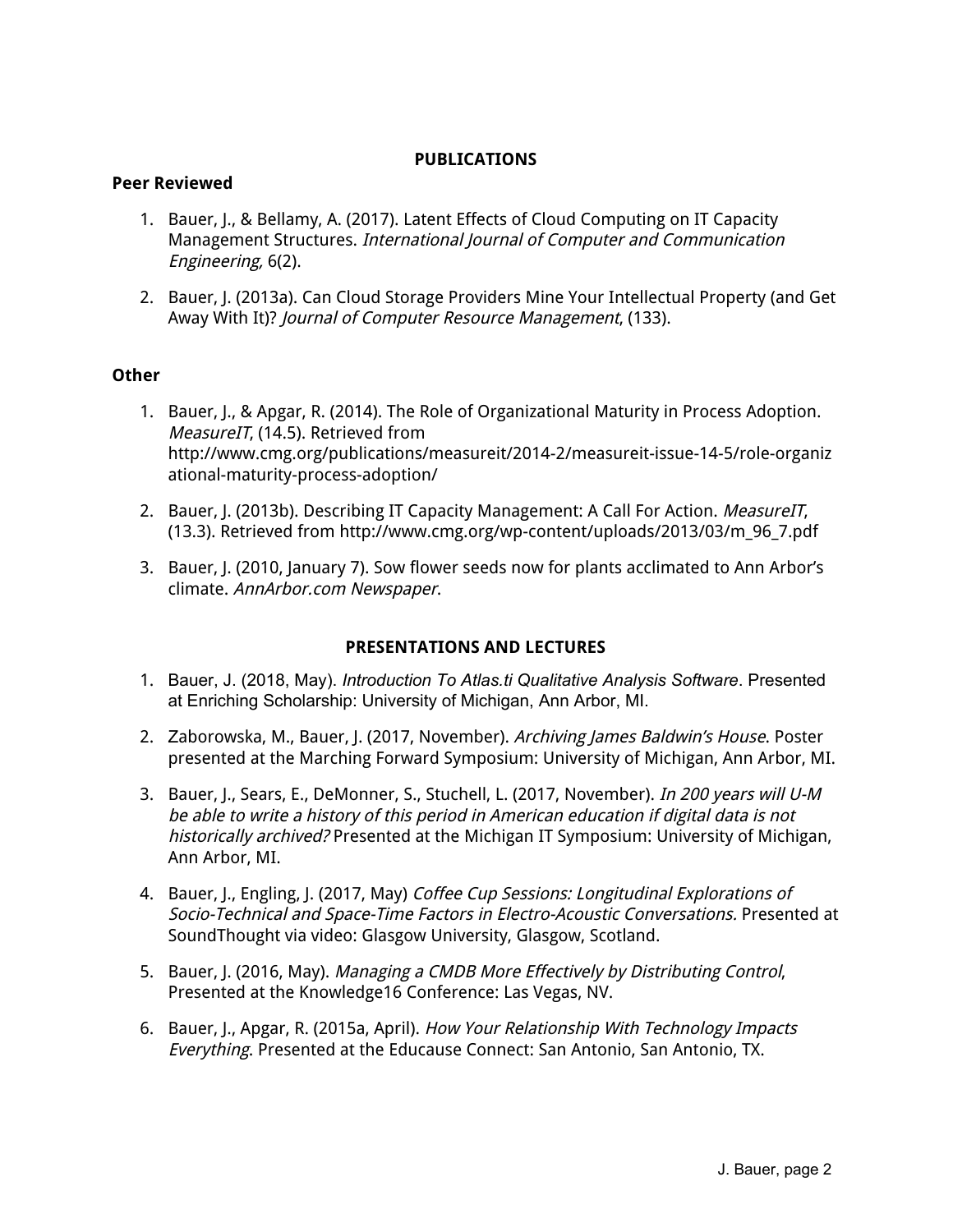- 7. Bauer, J., Stevens, A. (2015b, October). Creating a Collaborative Foundation for IT. Presented at the CIC CIO Tech Forum 2015, Iowa City, Iowa.
- 8. Bauer, J., Apgar, R. (2015c, November). The Role of IT Service Management in Michigan IT. Presented at the Michigan IT Symposium, Ann Arbor, MI.
- 9. Bauer, J., Mack, J. (2013, October). *Enabling Innovation Through Service Management*. Presented at the CIC CIO Tech Forum 2013, Columbus, OH.
- 10. Bauer, J. (2010a, March). The Effects of Computer Mediated Communications (CMC) Based Social Interactions on Online Learner Expectations. Presented at the 15th International Conference on Industry, Engineering, & Management Systems, Cocoa Beach, FL.
- 11. Bauer, J. (2010b, March). Theory to Practice: How one Technology Management Student Implemented A Final Project in "The Real World." Presented at the 12th Annual Eastern Michigan University Graduate Research Fair, Ypsilanti, MI.
- 12. Bauer, J., Bolash, C. (2009, March). Supporting Agile Methodology in a Waterfall World. Presented at the Educause Midwest Regional Conference 2009, Chicago, IL.
- 13. Bauer, J. (2002, August). Using Mixed Data Types in MAX/MSP for the Generation of Audio and Video. Presented at the Crackle Nite, Detroit, MI.
- 14. Bauer, J. (2001). *Introduction to MIDI Music Programming*. Tappan Middle School, Ann Arbor, MI.

| Course        | Title                                 | Institution                           | Year              |
|---------------|---------------------------------------|---------------------------------------|-------------------|
| <b>TS 508</b> | Contemporary Trends in Technology and | Eastern Michigan                      | <b>FA</b>         |
|               | Society                               | University                            | 2018              |
| TM 314w       | Managing for Process Improvement      | Eastern Michigan<br><b>University</b> | FA<br>2018        |
| MIT 6400      | Management of Information Technology  | <b>Cleary University</b>              | <b>SU</b><br>2018 |
| <b>TS 508</b> | Contemporary Trends in Technology and | Eastern Michigan                      | WI                |
|               | Society                               | University                            | 2018              |
| <b>TM 311</b> | Information Technology Management and | Eastern Michigan                      | WI                |
|               | Organizations                         | University                            | 2018              |
| <b>TS 508</b> | Contemporary Trends in Technology and | Eastern Michigan                      | <b>FA</b>         |
|               | Society                               | <b>University</b>                     | 2017              |
| TM 502        | Technology Project Management         | Eastern Michigan                      | <b>FA</b>         |

## **TEACHING**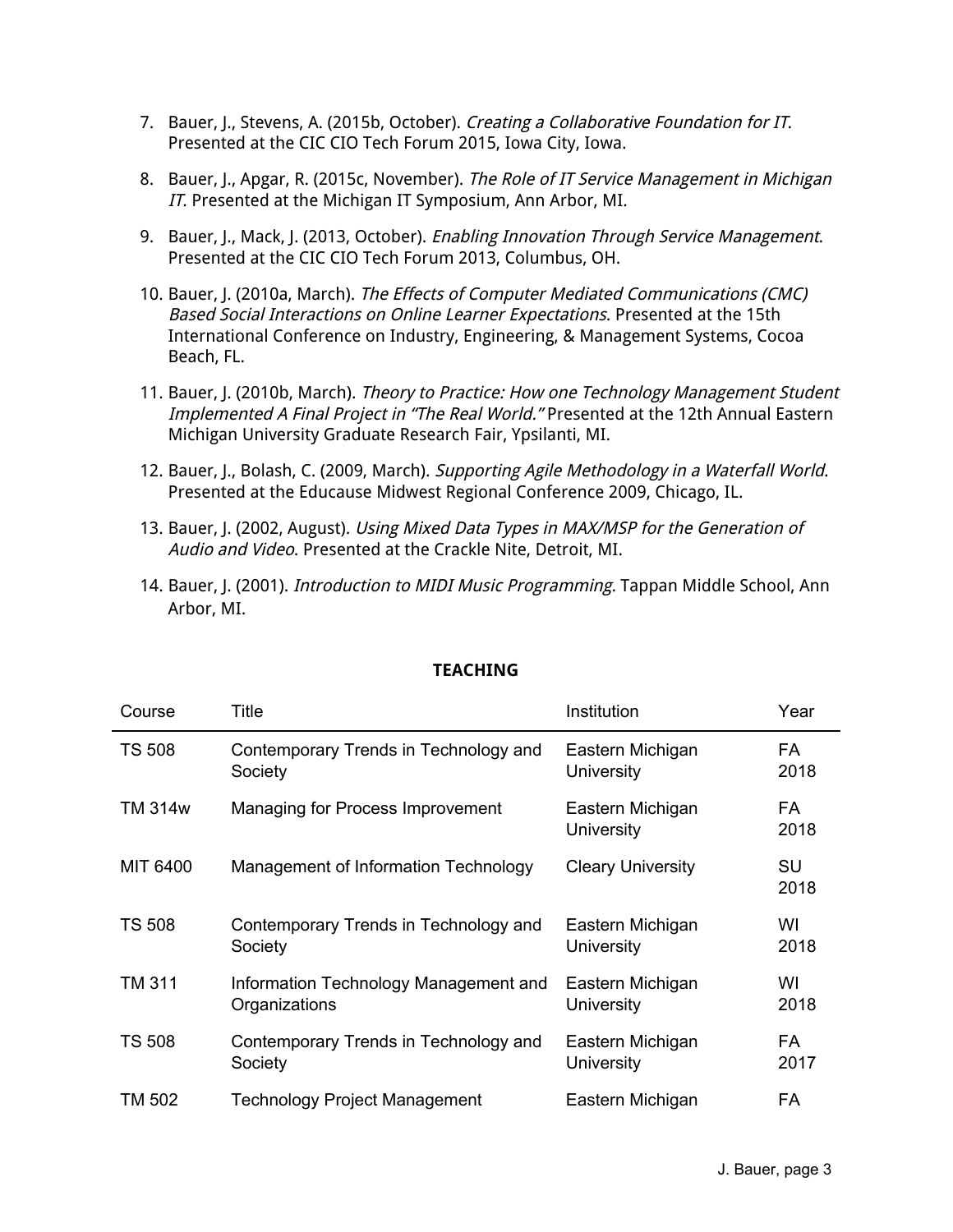|                 |                                                  | <b>University</b>                     | 2017       |
|-----------------|--------------------------------------------------|---------------------------------------|------------|
| <b>TS 508</b>   | Contemporary Trends in Technology and<br>Society | Eastern Michigan<br><b>University</b> | WI<br>2017 |
| <b>BDA 6300</b> | <b>Business Analytics</b>                        | <b>Cleary University</b>              | FA<br>2016 |
| MIT 6400        | Management of Information Technology             | <b>Cleary University</b>              | FA<br>2016 |
| <b>BDA 6300</b> | <b>Business Analytics</b>                        | <b>Cleary University</b>              | FA<br>2016 |

# **GRADUATE COMMITTEES**

| Name                | Subject                      | Degree   | Role   | <b>Graduation Date</b> |
|---------------------|------------------------------|----------|--------|------------------------|
| Tracy A. Rush-Byers | <b>Technology Management</b> | Ph.D.    | Member | In Progress            |
| Razan Al Suwailem   | <b>Information Assurance</b> | Ph.D.    | Member | May 2018               |
| Amani Algarni       | <b>Information Assurance</b> | Ph.D.    | Member | December 2017          |
| Andrea Stevens      | Leadership                   | Master's | Member | January 2017           |

# **SERVICE**

| 2018           | Committee Member, "Michigan IT Symposium", MichiganIT, University of     |
|----------------|--------------------------------------------------------------------------|
|                | Michigan, 2018.                                                          |
| 2017           | Committee Member, "Michigan IT Symposium", MichiganIT, University of     |
|                | Michigan, 2017.                                                          |
| 2016           | Organizer, "Michigan IT Service Management Mini Symposium:               |
|                | Knowledge Management", MichiganIT, University of Michigan, July 2016.    |
| 2016           | Organizer, "Michigan IT Service Management Mini Symposium: Service       |
|                | Catalogs and Portals", MichiganIT, University of Michigan, January 2016. |
| 2016 - Current | Organizer, North Coast Modular Collective Meetups                        |
| 2015           | Organizer, "Michigan IT Service Management Mini Symposium",              |
|                | MichiganIT, University of Michigan, July 2015.                           |
| 2015           | Organizer, "What do you do to prevent incidents?", MichiganIT,           |
|                | University of Michigan, May 2015.                                        |
| 2015           | Organizer, "The role of IT Service Management in Michigan IT",           |
|                | MichiganIT, University of Michigan, March 2015.                          |
| 2015           | Organizer, "How do you make sense of the priority of an issue?",         |
|                | MichiganIT, University of Michigan, February 2015.                       |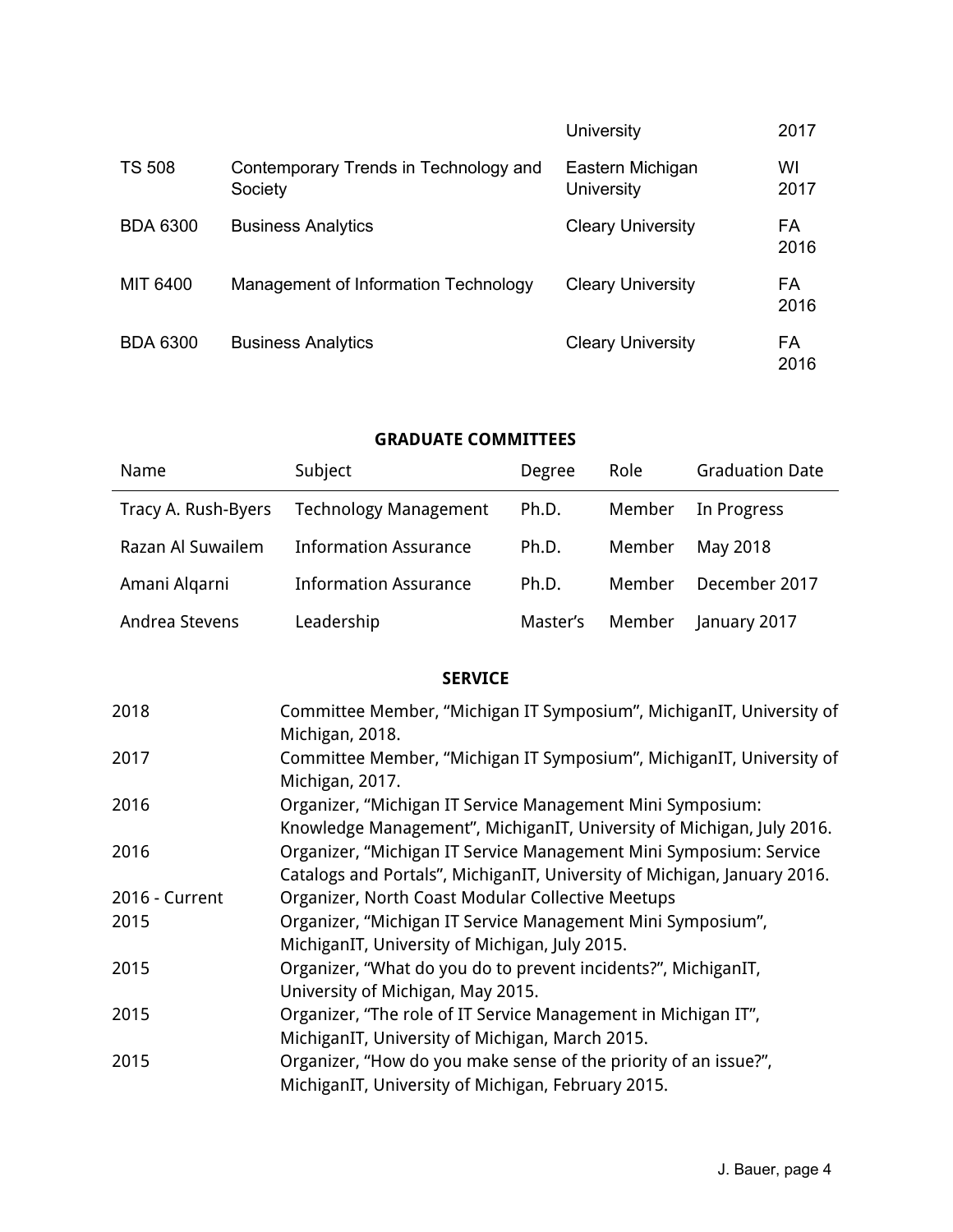| 2015      | Organizer, "What do you do when something big goes down?", |
|-----------|------------------------------------------------------------|
|           | MichiganIT, University of Michigan, January 2015.          |
| 2013-2014 | Committee Member, Doctoral Student Advisory Board, Eastern |
|           | Michigan University                                        |
| 2004-2006 | Co-Organizer, Dorkbot Detroit                              |
| 1999-2004 | Co-Organizer, Detroit Electronica Coalition                |
|           |                                                            |

# **ASSOCIATIONS**

| 2016-2017    | Academy of Management             |
|--------------|-----------------------------------|
| 2010-2016    | <b>Computer Measurement Group</b> |
| 2010-Current | Phi Kappa Phi                     |
| 2010-Current | Epsilon Pi Tau                    |

## **CERTIFICATIONS**

| 2012 | ITIL Intermediate: Planning, Protection and Optimization, Loyalist |
|------|--------------------------------------------------------------------|
| 2012 | ITIL v3 Foundation, Loyalist                                       |
| 2009 | Developing Online Courses and Content, Eastern Michigan            |
|      | University                                                         |
| 2007 | ITIL v2 Foundation, Loyalist                                       |

## **HONORS AND AWARDS**

| 2004-2016 | Four ITS Director Awards, University of Michigan, ITS department                                               |
|-----------|----------------------------------------------------------------------------------------------------------------|
| 2004-2016 | Six ITS Manager Awards, University of Michigan, ITS department                                                 |
| 2004-2016 | Eight Spirit of Excellence Awards, University of Michigan, ITS<br>department                                   |
| 2005      | MAIS Customer Satisfaction Award, University of Michigan, MAIS<br>department                                   |
| 2003      | Academic Excellence Award Eastern Michigan University Department of<br>Foreign Languages and Bilingual Studies |

## **SELECTED ARTISTIC EXHIBITIONS AND PERFORMANCES**

| 2018 | The Tech Show, Riverside Arts Center, Ypsilanti, MI                    |
|------|------------------------------------------------------------------------|
| 2017 | MINI-Moog Fest, Ann Arbor Public Library, Ann Arbor, MI                |
| 2017 | NCMC Showcase, Dreamland Theater, Ypsilanti, MI                        |
| 2006 | Dorkbot Detroit Signal Processing Chain, Dreamland Theater, Ypsilanti, |
|      | МI                                                                     |
| 2006 | Sync '06, University of Michigan Duderstat Center, Ann Arbor, MI       |
| 2006 | (Scene)MetroSpace Performance, (Scene)MetroSpace, Lansing, MI          |
| 2005 | <b>WORK Performance, WORK Gallery, Ann Arbor, MI</b>                   |
|      |                                                                        |